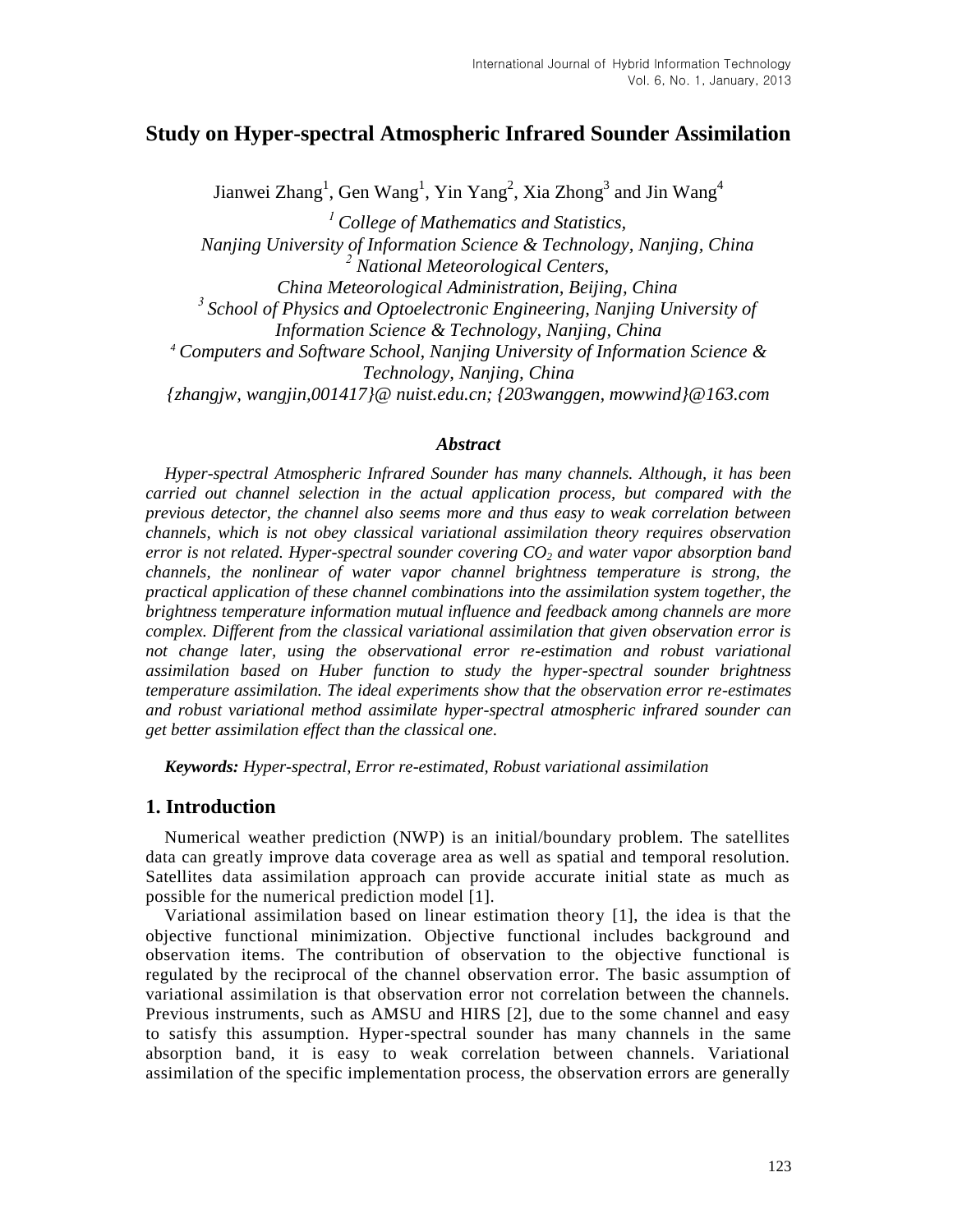given and not change later. When actually doing cloud area [3] satellite channel brightness temperature assimilation, showing a strong correlation between the channels. In this paper we used observation error re-estimation method to estimate the observation error, which is provided to the variational assimilation [4].

The hyper-spectral sounder channels covering  $CO<sub>2</sub>$  and  $H<sub>2</sub>O$  absorption band. However, water vapor channels are rather sensitive to humidity variable because of the characteristics of humidity variables. Small perturbations of humidity can have great effects on the brightness temperature, resulting in  $H<sub>2</sub>O$  absorption band some channel brightness temperature deviation is larger than the  $CO<sub>2</sub>$  channel. We adopt robust variational assimilation method based on the Huber function [5, 6], which is coupled with quality control in the process of assimilation, based on the brightness temperature deviation and reduce the contribution rate of the observational data to the objective function when deviation outside the threshold range of fine-tune parameter. Simulated brightness temperature of AIRS is used to carry out ideal experiments [7].

### **2. Hyper-spectral Sounder Assimilation Theoretical Analysis**

#### **2.1 Re-estimated Observation Error**

Assuming observation error and background error is irrelevant (both belong to the orthogonal relationship), according to the definition of the variational method, the variational method to seek the analysis of field makes the goal of functional minimum, the variational assimilation analysis of the inverted the distance between the true value, relative to distance between observation and true value and between background and the true value is the shortest, so the difference of analysis and true value is orthogonal to the difference of observation and background, the relationship among three can be described with a triangular geometry [4].

According to the Pythagorean Theorem. We can get<br>  $(y^o - y^t)^2 = (y^o - y^a) \bullet (y^o - y^b)$ 

$$
(y^{o} - y^{t})^{2} = (y^{o} - y^{a}) \bullet (y^{o} - y^{b})
$$

Among them,  $y^a$ ,  $y^b$  and  $y^t$  represent the information of inversion, background and the true value projected onto the observation space respectively.  $y^{\circ}$  represents the actual observed values. For  $n$  observation, re-estimated the observation error is the average error of all observations.  $(y^{o} - y^{t})^{2} = (y^{o} - y^{a}) \bullet (y^{o} - y^{b})$ <br>them,  $y^{a}$ ,  $y^{b}$  and  $y^{t}$  represent the information of inv<br>ne value projected onto the observation space respectivel<br>erved values. For *n* observation, re-estimated the obser<br>fo

#### **2.2 Robust Variational Assimilation based on Huber function**

The objective functional is defined as:

2.2 Robust Variational Assimilation based on Huber function  
\nThe objective functional is defined as:  
\n
$$
J(x, w) = \frac{1}{2} (x - x_b)^T \boldsymbol{B}^{-1} (x - x_b) + \frac{1}{2} [H(x) - y]^T w(r) \boldsymbol{R}^{-1} [H(x) - y]
$$
\nAnance them,  $W(x)$  is the weight function of Uther function of M estimators,  $W(x)$ .

Among them,  $w(r)$  is the weight function of Huber function of M-estimators.  $w(r)$  is a diagonal matrix with the elements  $w(r_i)$ ,  $r_i = [y_i - H_i(x)] / \sigma_i$ ,  $y_i$  is the observed brightness temperature of *i* channel.  $H_i(x)$  is the simulated brightness temperature of *i* 

channel,  $\sigma_i$  is square root of the diagonal elements of observation error covariance matrix. It is assumed that each channel is not correlated.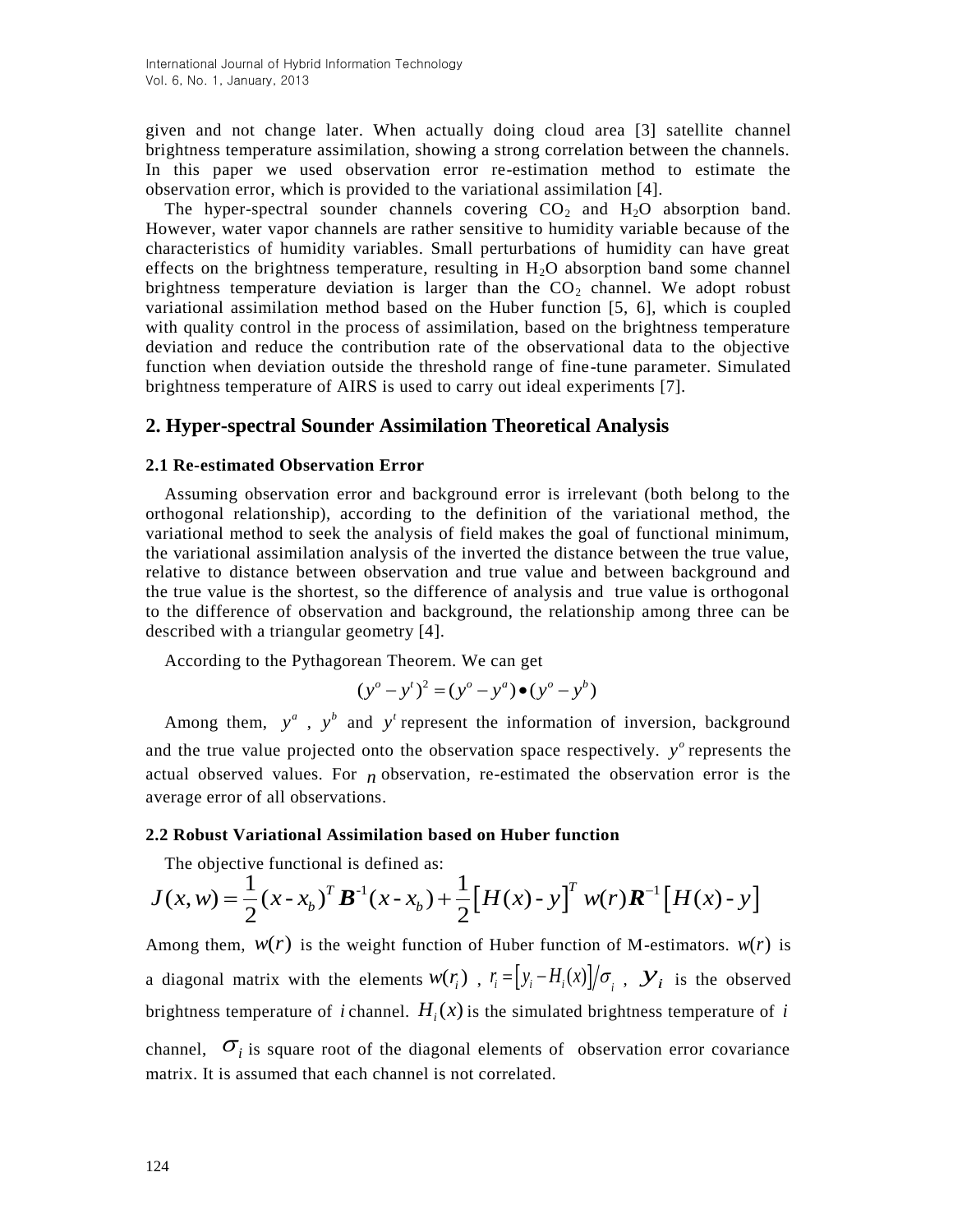## **3. Performance Evaluation**

### **3.1 Relevant Model**

The variational assimilation system in this paper is a developed one-dimensional variational physical retrieval model based on the EUMETSAT satellite data Numerical Weather Prediction applied research group. On the basis of the original 1D-Var, the following several steps are done: (1) only consider the temperature and humidity;( 2) add the program of observation error re-estimated, the specific process needs to meet the conditions established by the Pythagorean Theorem; (3) add the interface program of Huber function.

### **3.2 Ideal Data Analysis**

In the course of ideal experiment, 1D-Var's own profiles are used. Select one of the profiles as real profile and corresponding simulation brightness temperature as true brightness temperature. The profiles are added Gaussian random error and perturbed for 100 times as a background profiles. True brightness temperature is added Gaussian random error and perturbed for 100 times as observed brightness temperature [8].

### **3.3 Re-estimated Observation Error**

In the following adopted 281 channel combinations [9]. Left Figure 1 shows the reestimated observation error of 281, which are given 100 profiles statistics. Dotted line is error of the original observation error distribution, the solid line is the re -estimated observation error; right figure shows the robust variational assimilation based on Huber function, the first iteration of the Huber function calculated weights allocation for each channel in the minimization process.



**Figure 1. Re-estimated Channel Observation Error and Weight Estimates of Huber Function**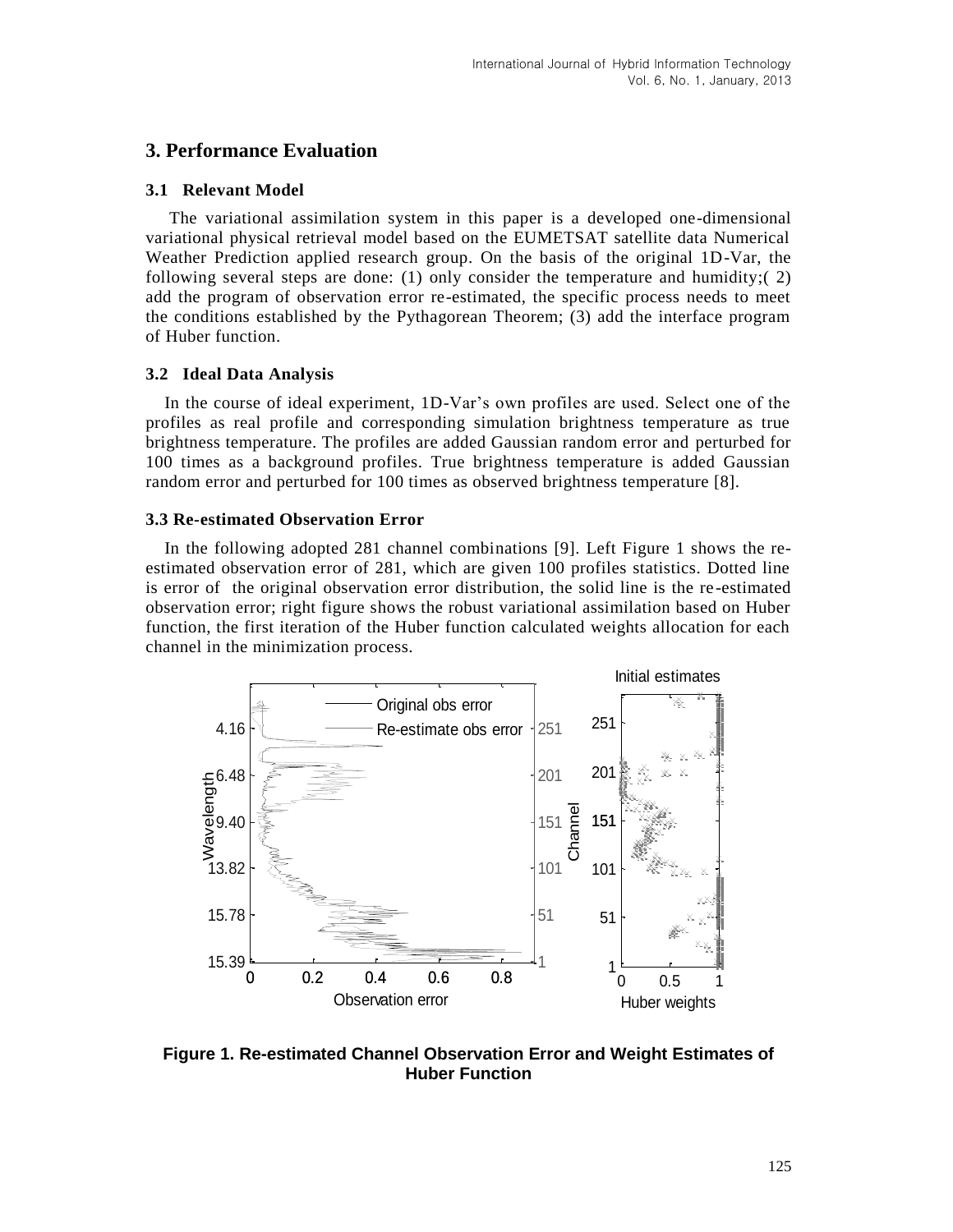Seen from Figure 1 left, AIRS instrument spectral of  $CO<sub>2</sub>$  absorption band (center near 15.5  $\mu$ m and 4.3  $\mu$ m) channel re-estimated the observation error is smaller than the original observation error, thus re-estimated the contribution rate of  $CO<sub>2</sub>$  absorption band channel brightness temperature to the objective functional is increase; water vapor absorption band (the center channel near  $6.3 \ \mu m$ ) re-estimate the error value is larger, indicating that the contribution rate of water vapor channel brightness temperature to objective functional is reduce; It also can be seen from the right picture, before the first iteration in the minimization process of the objective function, wa ter vapor absorption channel larger brightness temperature deviation assigned smaller weights.

#### **3.4 Different Approach Comparison**

When the combined 281AIRS channels are taken into account, the statistics of the analysis error RMS (root-mean-square) of the observation spatial and model spatial are presented in this paper. Figure 2, Classical, Classical+Re-estimate and Classical+ Huber ,which using the classical variational assimilation method, observation error re estimated and robust variational assimilation based on Huber function respectively to inverted bright temperature(written as: BT), temperature and humidity error. Here given 100 profiles RMS statistics.

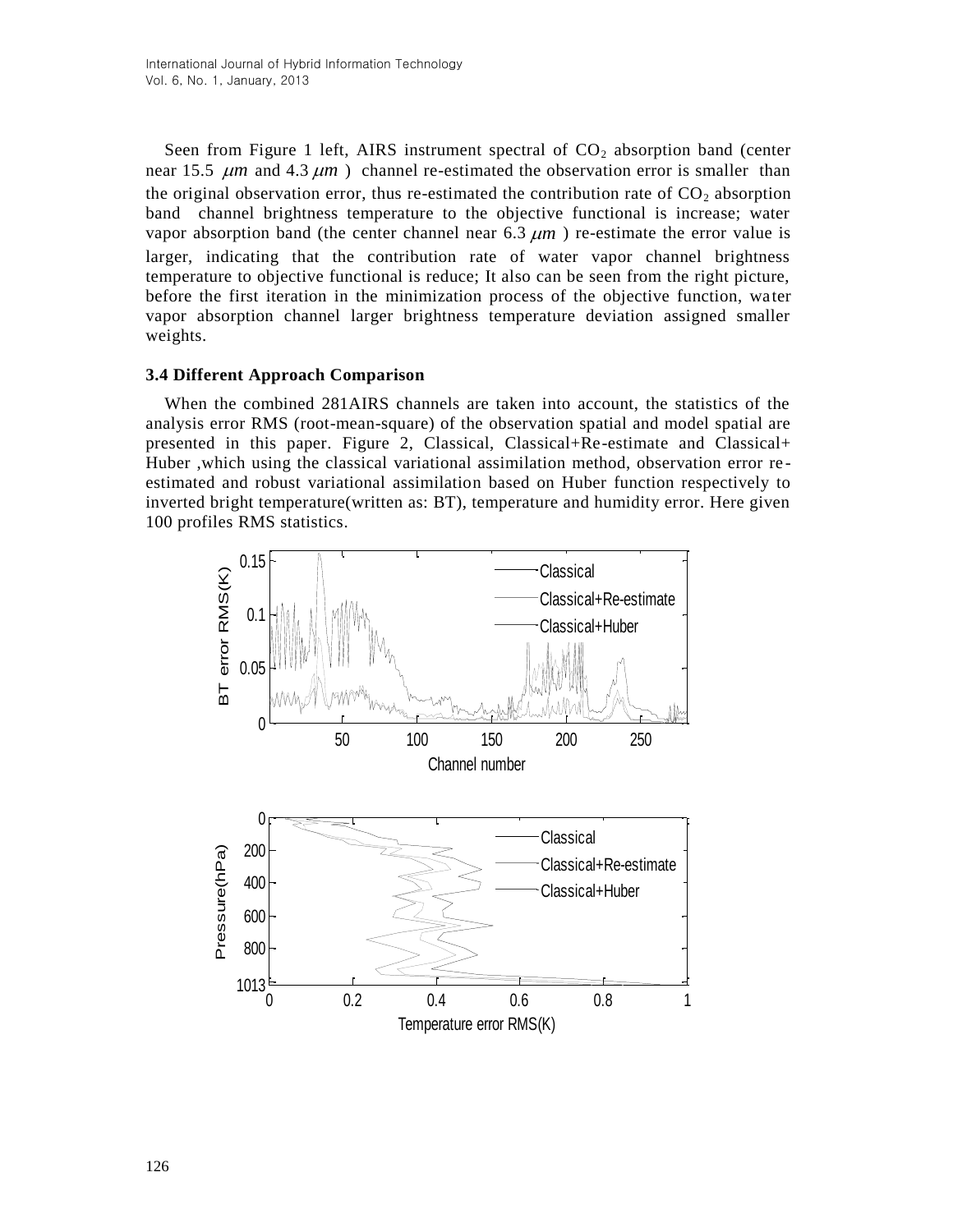

**Figure 2. Brightness Temperature (BT), Temperature and Humidity Error RMS Statistics**

Seen from Figure 2 about brightness temperature inversion, the effect of robust variational assimilation is best; In addition to, several channel of water vapor absorption band the effect is worse than classic variational, others observation error re estimated is better than the classic one; Temperature and humidity inversion, the effect of robust is best, the observation error re-estimated is second.

Observation error re-estimated use the information of the classical variational assimilation analysis of field and background field are projected onto the observation space by observation operator, based on linear estimation theory, using the Pythagorean Theorem to get new observation error. The essence of observation error re -estimated to get the information of observation error covariance matrix is not only including diagonal, but also provide non-diagonal information Only consider the diagonal information in this paper. Robust variational method based on Huber function couples quality control in variational assimilation process, the idea is to allocate a smaller contribution rate of channel to objective function, whose channel brightness temperature deviation is exceed the fine-tune parameter.

## **4. Conclusions**

Observation error is provided contribution rate of observation to objective functional. Observation error re-estimation method is used in this paper; Considering non-line of the water vapor channel brightness temperature, we study the robust variational assimilation based on Huber function to assimilate hyper-spectral channel bright temperature, the two methods get better assimilation effect than classical one.

### **Acknowledgements**

This work is supported by the National Natural Science Foundation of China (61173072), Chinese Ministry of Finance project (GYHY200906006) and College Graduate Student Research and Innovation Program of Jiangsu province (CXZZ12\_0511). It was also supported by the Natural Science Foundation of Jiangsu Province (No. BK2012461). Prof. Jianwei Zhang is the corresponding author.